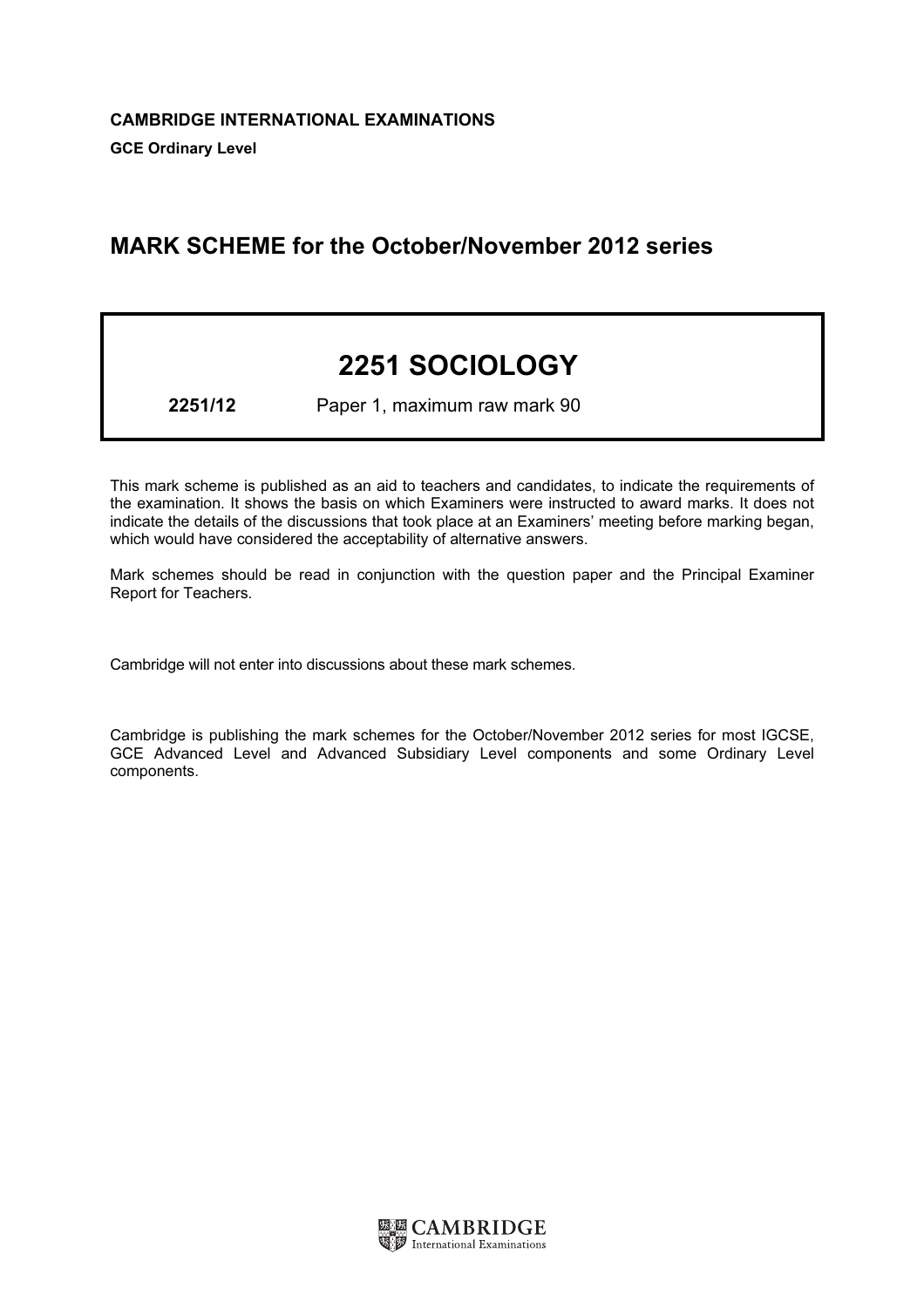| <b>Mark Scheme</b>                  | <b>Syllabus</b> | Paper |
|-------------------------------------|-----------------|-------|
| GCE O LEVEL - October/November 2012 | 2251            |       |

#### Section A: Research Methods

1 Positivist sociologists prefer quantitative methods of data collection. Quantitative data is often collected by means of a social survey in which the researcher gathers responses from questionnaires or structured interviews. Whichever method is used, the researcher has to identify a sample. However, the type of sample they choose will have a significant effect on the validity of the results obtained.

 The researcher must also decide whether to carry out a pilot study. The results of a pilot study will enable plans to be reviewed and may help decide which sampling method to use. The variety of sampling methods available to the researcher is vast, including random sampling, quota sampling, stratified sampling and the rarely-used snowball sampling. Each of these types of sampling has strengths but with each there are limitations. However, the choice of sampling method will influence the outcome of the research, as will the accuracy of the sampling frame.

Other researchers reject quantitative research methods in favour of qualitative methods.

# (a) What is meant by the following terms:

# (i) Validity [2]

Research which gives an accurate/true representation of social reality.

 1 for a partial description such as research which is true/reflects the whole population 2 marks for a full description such research which reflects what is true/accurate/ authentic/unbiased about what they are describing in society.

 NB do not credit answers which assert that it is data being checked by another researcher or respondents telling the truth.

#### (ii) Random sampling **[2]** and the control of the control of the control of the control of the control of the control of the control of the control of the control of the control of the control of the control of the control

 Samples selected from a larger group by random means such as names out of a hat or every 100th name.

 1 for a partial description such as when researchers take names out of the hat, select by a pattern or choose every nth person, or not organised

 2 marks for a full description such as when the sample is selected without using controlled methods when everyone in the survey population has an equal chance of being selected without reference to characteristics.

 NB answers should do more than repeat the word random in another context to gain marks.

#### (iii) Sampling frame [2]

 A list of the total population/all the names of those to be included in the survey population from which the sample will be selected in which the researcher is interested.

1 for a partial description such as a list from which you select people

 2 marks for a full description such as it is the total population in which the researcher is interested from which they will select their sample.

NB do not credit answers which confuse sampling frame with sample.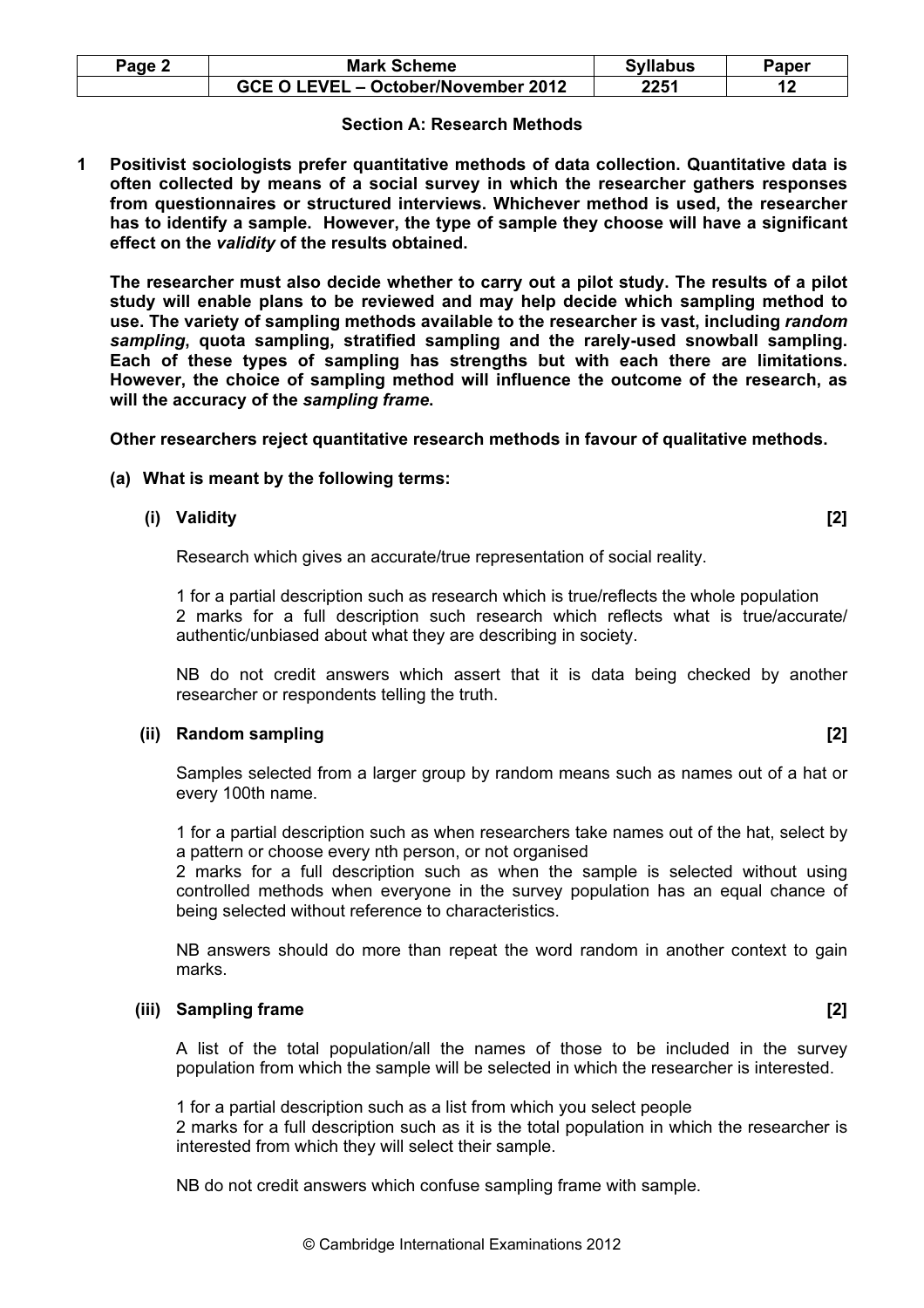| Page 5 | <b>Mark Scheme</b>                  | <b>Syllabus</b> | Paper |
|--------|-------------------------------------|-----------------|-------|
|        | GCE O LEVEL - October/November 2012 | 2251            |       |

#### (b) Explain two reasons why snowball sampling is rarely used. [4]

 Valid answers can include reasons such as difficult method to manage, need experienced researchers, maybe unrepresentative (share the same characteristics), biased, can be lengthy, need to have a trustworthy contact, difficult to plan as you do not know who your subjects are when you start, may lack validity (reliability) as the subjects may not have the characteristics you needed, samples are usually small therefore lack validity, danger to researcher where research is likely to be used, no sampling frame therefore not representative, most other methods yield better results, little use with questionnaires as unlikely to be passed on and any other valid response. Time and cost need to be placed in context. Limited answer one mark, developed answer two marks.

2 points should be made for which up to 2 marks are available.

1 mark for identifying a reason

 2 marks for both the identification of a reason and an explanation of why the method is rarely used.

 NB do not credit answers which assert it isn't used as it generates lots of data or reasons why this method would be used apart from unusual research that needs to target hard to reach groups. Do not credit answers which assert that it not popular so is rarely used.

 (c) Describe two reasons why questionnaires are a good method for collecting quantitative data. **Example 19** and the contract of the contract of the contract of the contract of the contract of the contract of the contract of the contract of the contract of the contract of the contract of the contra

 Valid answers can include they are useful for collecting data about the lives, attitudes, opinions and behaviour of people, suitable for both large and small scale research, and straightforward to collect. Once collected the information can be analysed or any other valid answer.

2 marks available for each appropriate example.

 1 mark for identifying a reason such as can give accurate data/provides quantifiable data 2 marks for both the identification of a reason and an explanation of why the method is useful for collecting quantitative data.

 NB can credit straightforward but not time saving alone. Answers should relate to what is good about questionnaires for collecting data and not analysing it once you have got the data.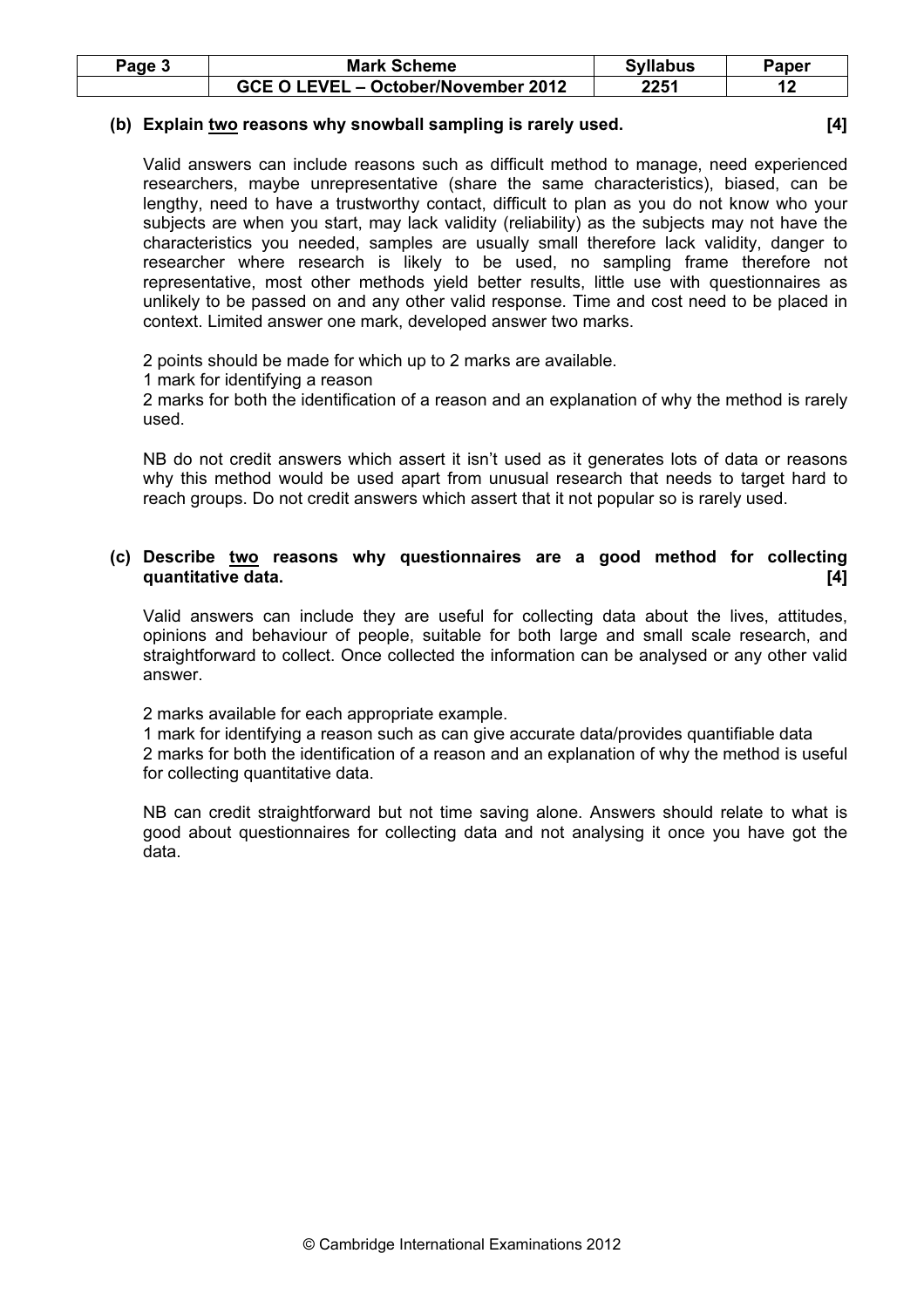| Page 4 | <b>Mark Scheme</b>                  | <b>Syllabus</b> | Paper |
|--------|-------------------------------------|-----------------|-------|
|        | GCE O LEVEL - October/November 2012 | 2251            |       |

# (d) Describe one strength and one limitation of using structured interviews to collect data.  $[4]$

 Strengths: can include practical advantages, quick and fairly easy to administer, good response rate, useful for straightforward information, results easily collated which makes them suitable for hypothesis testing and any other valid example.

 Limitations: can include problems of training the interviewers, reach fewer respondents than questionnaires, those willing to be interviewed may be untypical, presence of the interviewer may lead to the interviewer effect and any other valid answer.

 The answer should offer two examples, one strength and one limitation, and 2 marks are available for each.

1 mark each for identifying a strength and limitation

 2 marks for both the identification of a strength and limitation and an explanation of why it provides positive or negative advantages.

 NB Candidates don't have to specify closed or open questions in interview so allow any accurate interview type. Allow answers that state respondents can express views if questions are open. In structured interviews respondents don't write their answers down.

# (e) Distinguish between stratified random sampling and quota sampling. [4]

 Stratified random sampling is likely to be described as first dividing (stratifying) the population into groups and then selecting randomly from each group. There is no limit to the number of groups. If only stratified or random are described then allow 1 mark.

 Quota sampling is likely to be described as population is divided into groups but then the same number are selected from each group regardless of the size of the group.

2 marks available for each appropriate example.

1 mark for identifying a difference

2 marks for both the identification of a difference and some development of this difference.

 Candidates should identify differences but allow answers which do this by the juxtaposition of definitions of each rather than by direct comparison.

 1 mark for a partial definition of each type of sampling and 1 mark for the development of the definition.

NB this question is not about why such samples are used.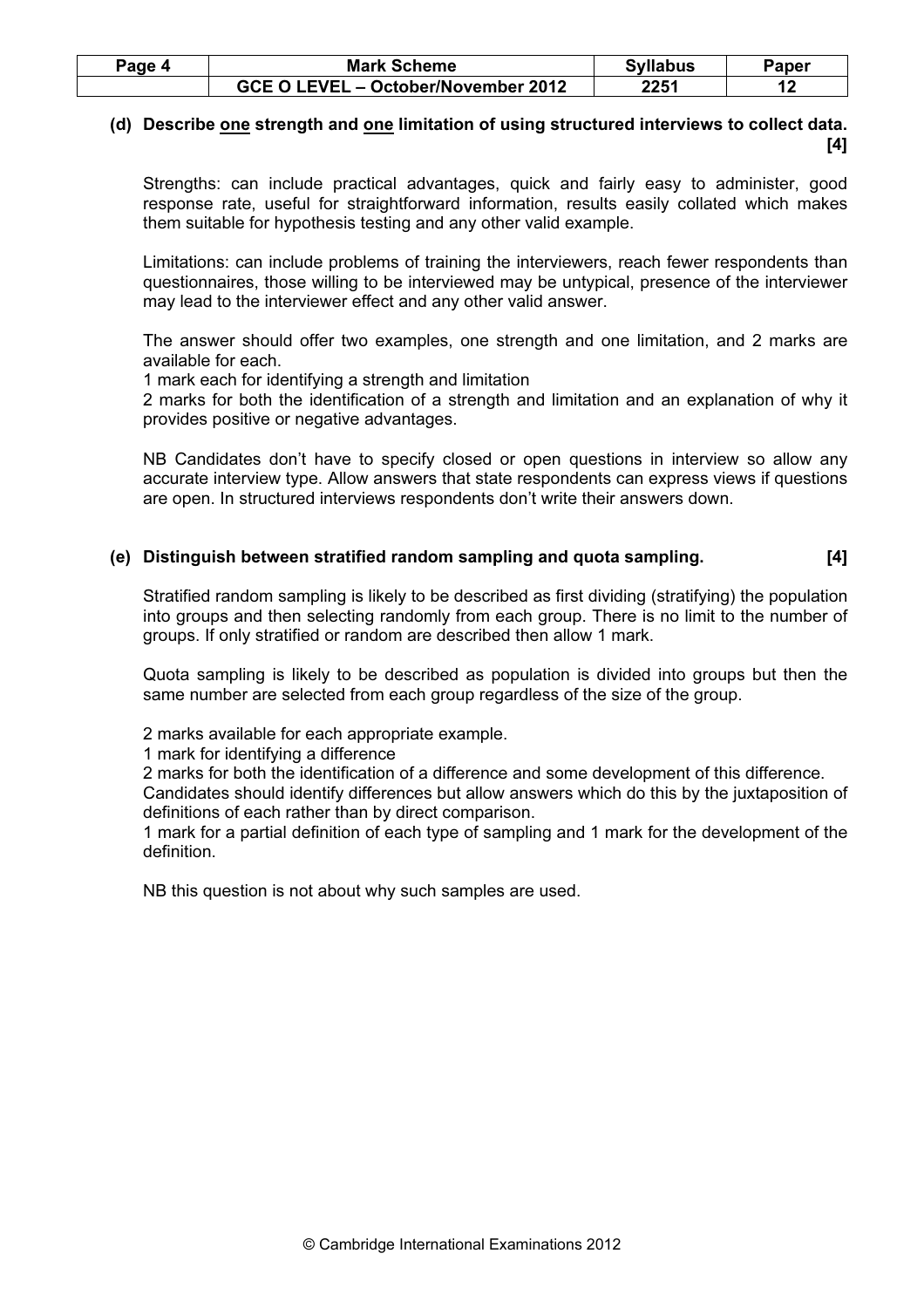| Page 5 | <b>Mark Scheme</b>                  | <b>Syllabus</b> | Paper |
|--------|-------------------------------------|-----------------|-------|
|        | GCE O LEVEL - October/November 2012 | 2251            |       |

# (f) Describe two strengths and two limitations of using qualitative research methods in sociology. [8]

 Strengths: can include uncovering the meaning that actors bring to their reality, can achieve Verstehen, give useful insights into human feelings and behaviour and any other valid example.

 Limitations: can include lack of standardisation, lack of objectivity, lack of numerical data to analyse, small number of respondents on which to base findings, generalisations cannot be made from their findings and any other valid answer.

 The answer should offer two examples of strengths and two limitations and 2 marks are available for each example.

 1 mark for identifying a strength or limitation such as these methods help to uncover meanings

 2 marks for both identification of a reason and some development such as these methods help to uncover meanings by showing how people feel about the situations in which they are to be found.

 NB candidates may identify several points instead of two of each and run into each other, only two strengths and two limitations can be awarded and marks cannot be credited for naming more than two. Only allow time/cost/resources if put in context.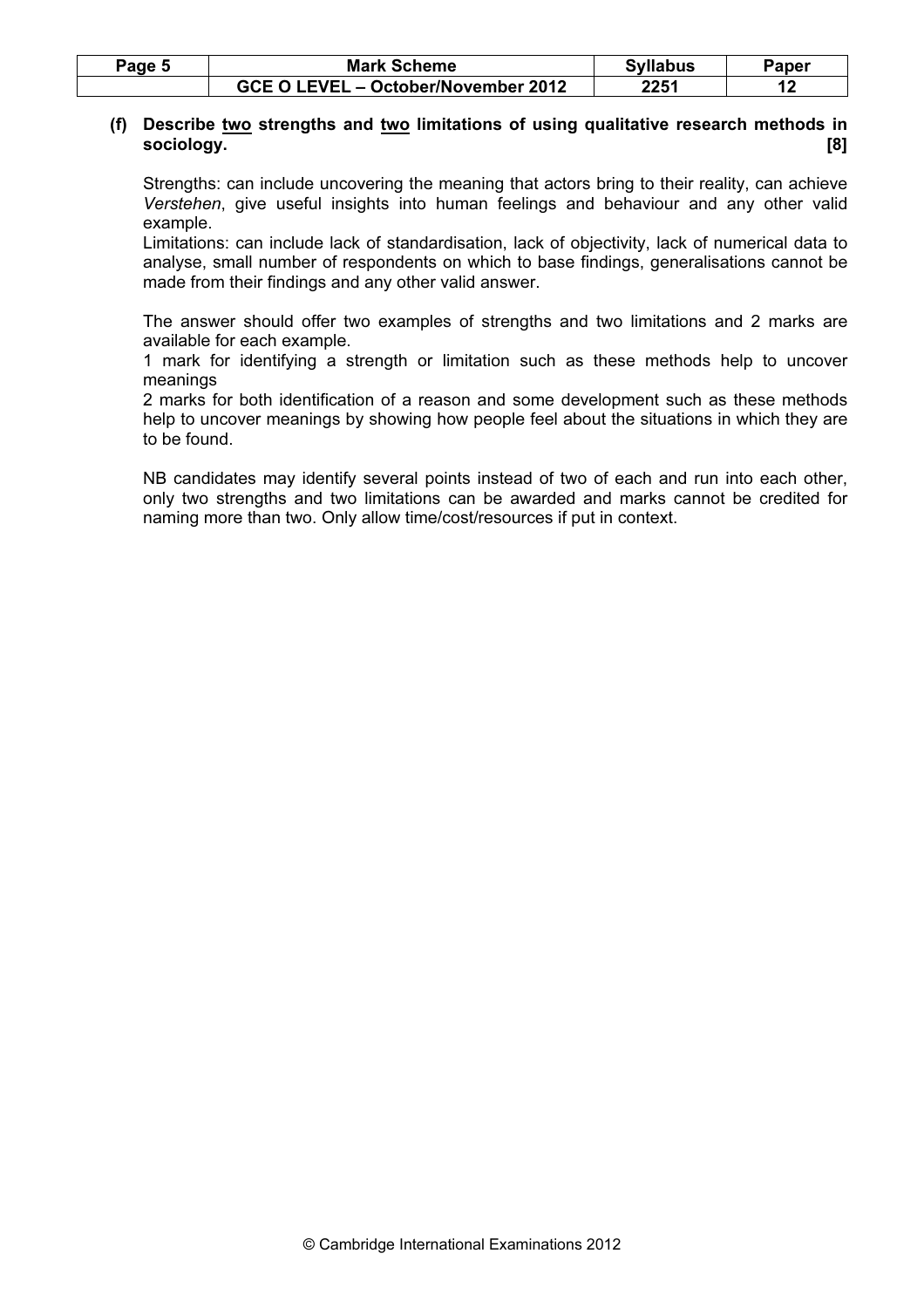| Page 6 | <b>Mark Scheme</b>                  | <b>Syllabus</b> | Paper |
|--------|-------------------------------------|-----------------|-------|
|        | GCE O LEVEL - October/November 2012 | 2251            |       |

# Section B: Culture and Socialisation

2 There are different views about the factors that shape human behaviour. One view is that human nature is the main factor, while another view emphasises the importance of nurture.

#### (a) What is meant by the term *nurture*? [2]

The way in which a child is cared for and socialised within a given society.

 1 mark for a partial definition such as the way in which children are raised/socialised/looked after/taught/emotionally developed

 2 marks for a developed definition such as the way culture/socialisation/society expects children to be raised to consider both behaviour or attitudes/values.

 NB do not credit answers which state that it is the opposite to nature as this is not a definition or description of the term.

# (b) Describe  $\underline{two}$  ways in which a child can be nurtured.  $[4]$

 Any two appropriate examples of child-rearing practises, such as providing food, clothing, shelter, education, language, religion, imitation, formal, informal or specific customs or culture from specific societies.

 1 mark for identification of a way or asserting are influenced by culture 2 marks for an identification and a description of this practise × 2.

 NB answers should not be of lists of what parents must do to raise children 'properly'. Can accept rites of passage as long as this is put in context.

#### (c) Explain how behaviour may be shaped by human nature. [6]

- 0–3: At this level answers are likely to be simplistic comments about physical characteristics. Answers which just list types of human behaviour, outline what can be seen as human instinct or which just describe nurture and do not mention nature so are implicitly arguing that it has little influence should be placed here. Other answers may state that this relates to lack of socialisation so nature takes over as well as answers which interpret 'nature' as personality or traits such as greed/laziness.
- 4–6: Allow answers which interpret human nature as biological characteristics or describe what human behaviour would be like without socialisation. Perhaps by describing feral children. Allow at the bottom of the mark band by arguing that socialisation does not account for all behaviour. Answers based on more sociological knowledge factors such as gender and ethnicity may be considered but some may also link these to culture. Answers which correctly identify one connection such as gender should be awarded 4 marks. Intelligence, socio-biology and physical characteristics may well be referred to.

NB there is no requirement to refer to nurture in this question.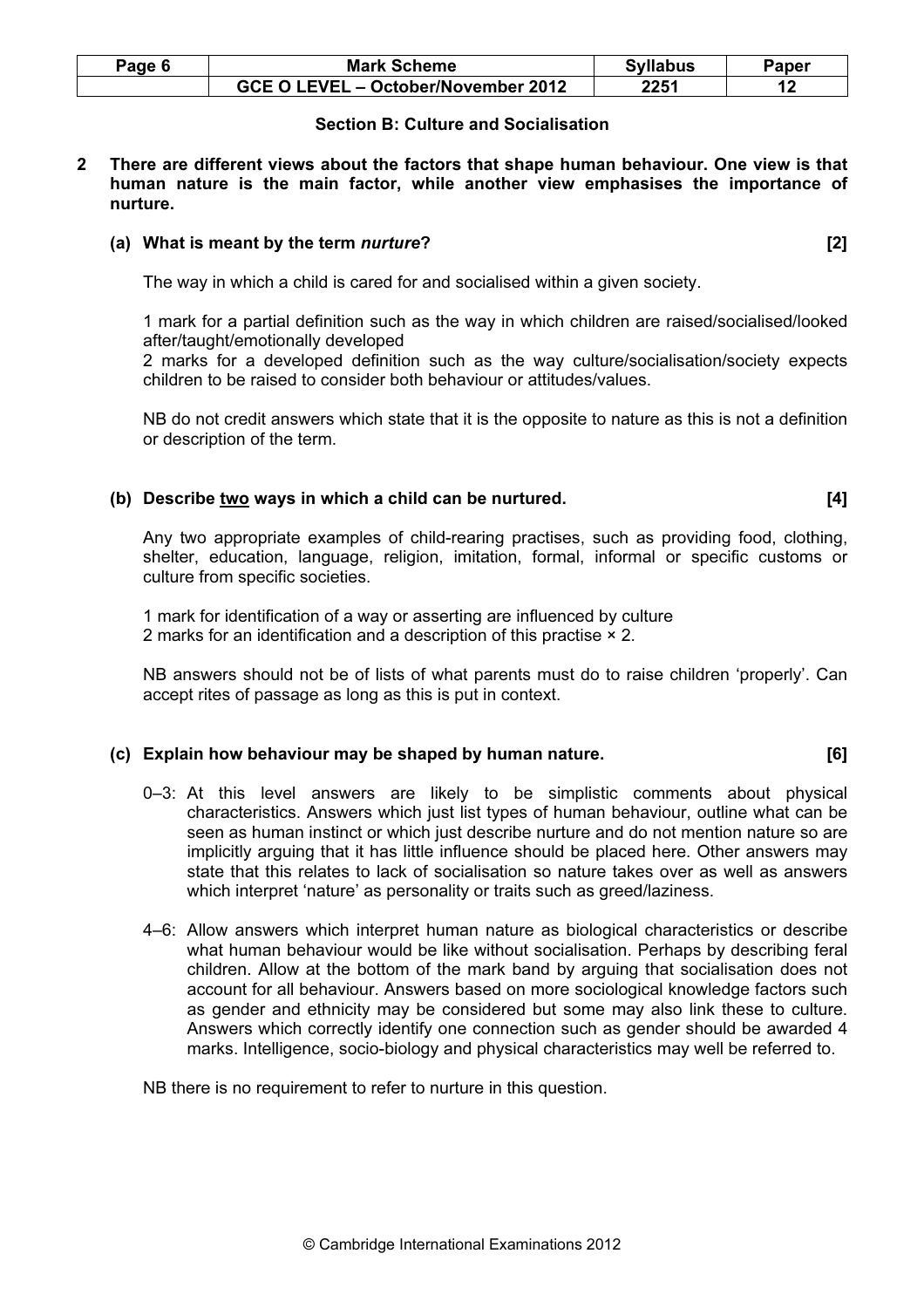| Page | <b>Mark Scheme</b>                  | <b>Syllabus</b> | Paper |
|------|-------------------------------------|-----------------|-------|
|      | GCE O LEVEL - October/November 2012 | 2251            |       |

#### (d) To what extent does nurture influence human behaviour? [8]

- 0–3: At this level answers will be simplistic and talk about aspects of growing up rather than how they influence development but such comments will always lack range. There may be some unrelated points made about feral children or weak comments based on how the amount of wealth in the background of an individual influences what they can do.
- 4–6: At this level answers will begin to develop a better understanding of the question and there will be some consideration of how socialisation influences development. Factors such as gender and social position and how this influences roles and behaviour may be included. One sided arguments that state that nurture does or does not influence human behaviour are unlikely to score more than 5 marks.
- 7–8: At this level answers will focus directly on the question and provide some form of assessment, although this may be basic. There may be consideration of the socialisation process and the development of language and roles within a culture. Some answers may consider the nurture-nature debate and the significance of each. Those that do this well should receive 8 marks.

#### 3 Conflict theorists believe that social order is imposed through the use of coercion. However, functionalists argue that social order is achieved through shared values.

# (a) What is meant by the term coercion? [2]

Rule exercised by force or threat of force.

 1 mark for a partial definition such as using violence/conflict to make people behave 2 marks for a developed definition such as when individuals are forced/threatened/ blackmailed so that they do as others want them to.

#### (b) Describe two agencies that have the power to use coercion. [4]

 Answers can select from government, police, prisons, army, courts, workplace, family, schools and any other valid example. A mark can be gained for naming any of these but the second mark can only be credited if the description shows how the use of this power is coercive and not that of legitimate authority.

#### 1 mark for identification of an agency

 2 marks for an identification and description of the basis of the power of this agency such as martial law × 2.

 NB Do not credit political people/kidnappers/armed robbers. Credit answers where candidates describe two appropriate agencies and answers which highlight how people can use riot/rebellion/strike as coercion.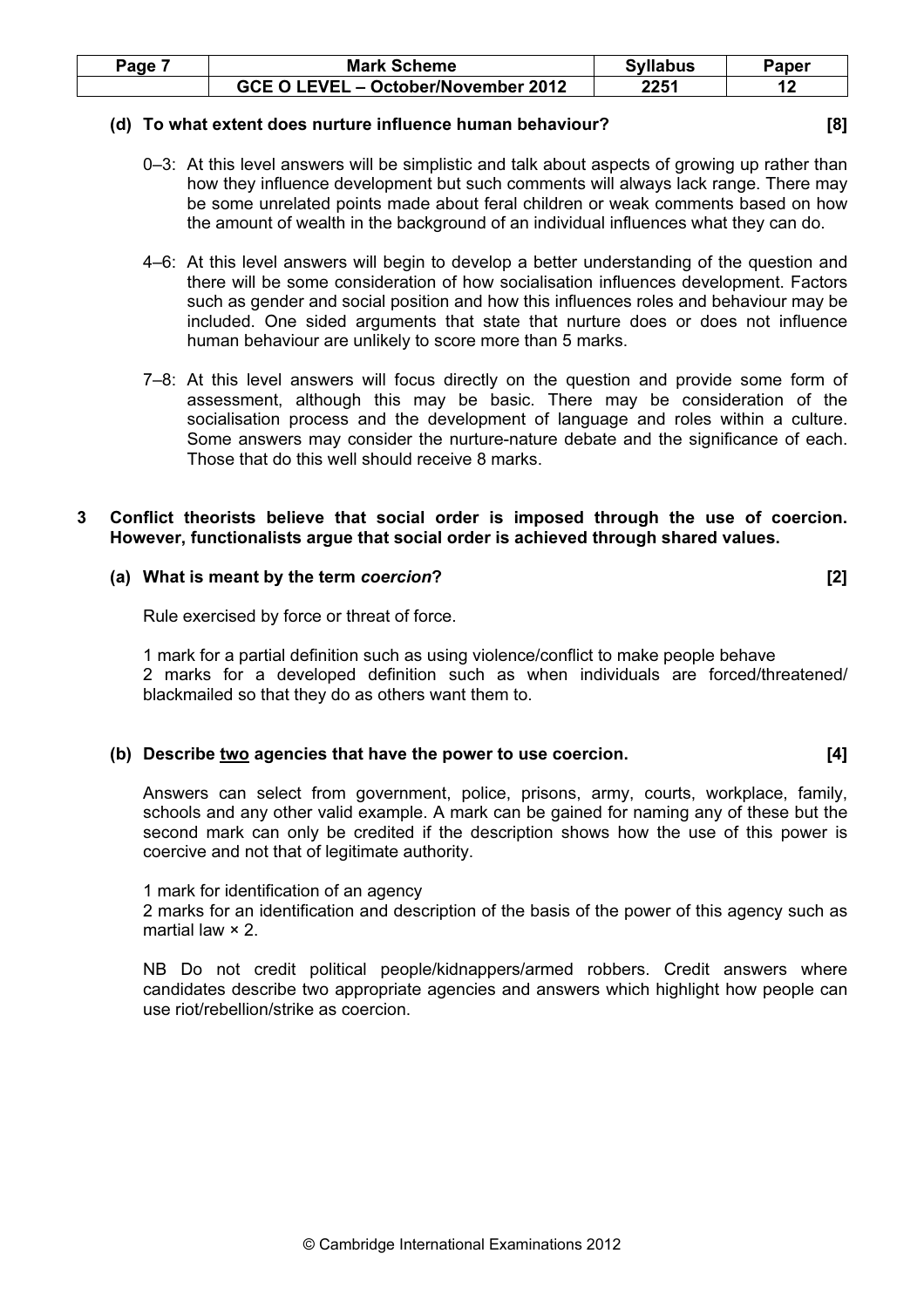| Page 8 | <b>Mark Scheme</b>                  | <b>Syllabus</b> | Paper |
|--------|-------------------------------------|-----------------|-------|
|        | GCE O LEVEL - October/November 2012 | 2251            |       |

# (c) Explain the ways through which people learn to follow the norms and values of society. [6]

- 0–3: A few comments about parents disciplining their children may be made or people obeying laws. Other answers may be limited to descriptions of how some institutions such as schools work to enforce order.
- 4–6: Answers are more likely to have sociological knowledge and include imitation, rewards, sanctions, social acceptance and any other valid response. Answers in this mark band will refer in an accurate way to the way in which at least two agencies such as family, education, media, religion, and peer group socialise individuals into the norms and values of society. Making the distinction between norms and values may also be an indication that the answer is in this mark band. Answers which name formal and informal means are likely to be gaining a mark of six.

# (d) To what extent is social order based on shared values? [8]

- 0–3: At this level answers are likely to be simplistic with some comments that children learn to do as they are told but such comments will always lack range. Other answers may argue that everyone has to do as they are told or confuse social order with giving orders or making laws. Answers which describe/account for shared values with no reference to social order or vice versa should be placed in this band.
- 4–6: At this level answers will be more sociological and may refer to functionalists or Marxists. Answers are likely to either agree that people do conform or argue that they are coerced. One sided arguments that state that social order is, or is not, based on shared values are unlikely to score more than 5 marks. If both sides are described even if they do not use the functionalist Marxist terms then a mark of 6 can be awarded. Answers that argue that it is not based on shared values are likely to introduce the concept of sub-culture.
- 7–8: At this level answers will focus directly on the question and provide some form of assessment, although this may be basic. Some differentiation may be made about the type of society being described and whether the values of the different groups are shared or whether it is forced within different societies. In this mark band the terms functionalist and Marxist should be used. At the top of the mark range the concept of value consensus may be used.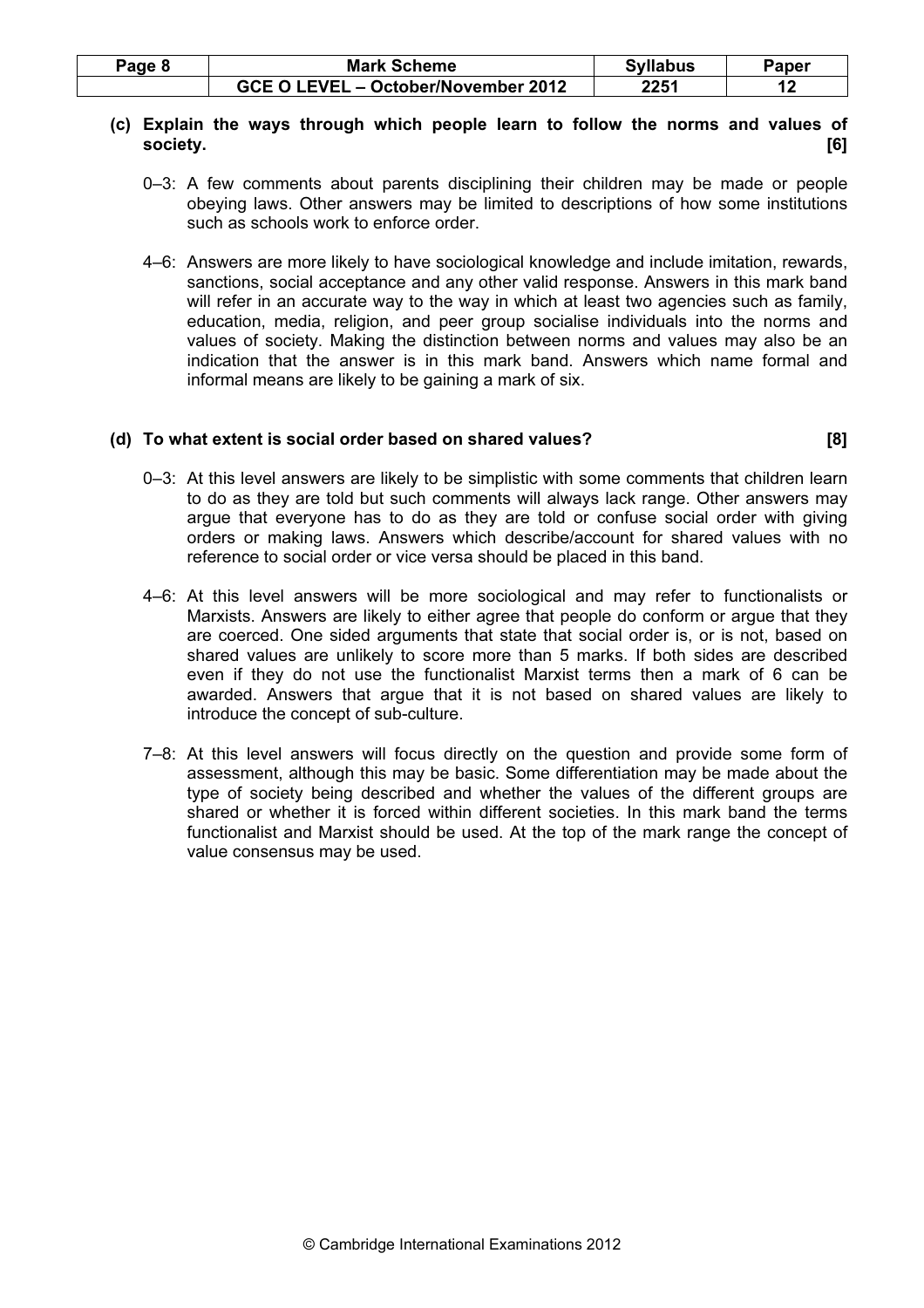| Page 9 | <b>Mark Scheme</b>                  | <b>Syllabus</b> | Paper |
|--------|-------------------------------------|-----------------|-------|
|        | GCE O LEVEL - October/November 2012 | 2251            |       |

# Section C: Social Stratification and Inequality

4 Marxist sociologists have suggested that modern industrial societies have undergone a process of proletarianisation, through which white-collar work has become deskilled. Deskilling has also occurred amongst blue-collar workers.

# (a) What is meant by the term blue-collar workers? [2]

Manual occupation where traditionally workers would have worn overalls instead of a suit.

 1 mark for a partial definition such as people who have to work hard/working class 2 marks for a developed definition such as individuals who do manual/physical work. Naming a job like sewer worker can be credited 1 mark but the nature of blue collar must be directly addressed for 2 marks.

#### (b) Describe two examples of deskilling. [4]

 Any valid examples of jobs that lose skill and become simplified and routinised, such as in the print industry, chefs becoming fast food workers or the introduction of computerised offices.

 Generic examples: Any example of technology replacing skill levels within employment; or division of labour leading to routine tasks, i.e. focus on one small aspect of the job.

1 mark for identification of a job that has deskilled

 2 marks for an identification plus description of this job or the way in which it can be seen to have deskilled × 2.

 NB allow 1 mark for answers which assert that changing technology takes human skill from work/makes skilled workers redundant. Do not credit answers which state new technologies do not allow skilled workers to find jobs. Naming clerical workers alone is not enough for one mark unless supported by changing skill base in some offices.

# (c) Explain why some types of employment are more likely to experience deskilling. [6]

- 0–3: At this level answers are likely to be simplistic comments about technology taking skill away. Answers which describe how individuals are unlikely to be employed or argue that individuals cannot get skilled jobs as they lack education will probably be worth one mark. Other answers may describe jobs that are seen to have deskilled or been taken over by machines.
- 4–6: Answers will be based on more sociological knowledge about the changing nature of work and how some jobs have become routine due to the introduction of technology or the organisation of tasks. Reference may be made to the nature of such employment as assembly line work. Some may note that some professional jobs have escaped this whereas others such as some legal work has become routinised.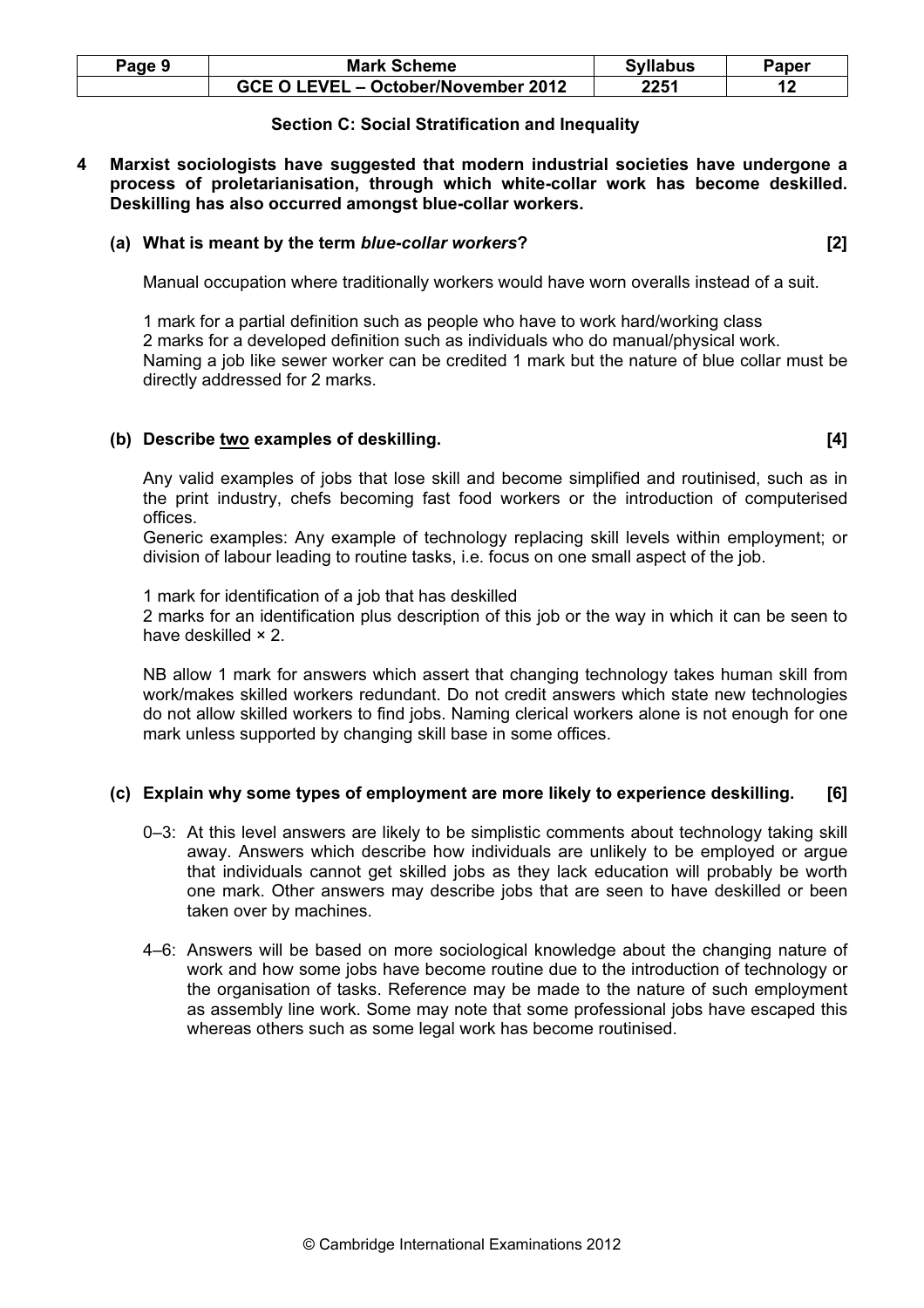| Page 10 | <b>Mark Scheme</b>                  | <b>Syllabus</b> | Paper |
|---------|-------------------------------------|-----------------|-------|
|         | GCE O LEVEL - October/November 2012 | 2251            |       |

#### (d) Assess the extent to which proletarianisation has occurred. [8]

- 0–3: At this level answers will be simplistic and talk about jobs being routine but such comments will always lack range. Others may describe the types of manual jobs like mining that have shrunk or describe what the proletariat is without answering the question.
- 4–6: At this level answers will begin to develop sociological points about increasing separation of the types of work in modern industrial societies and that the lower middle class are indistinguishable from the working class. Credit answers in this band that contrast the characteristics of jobs that have deskilled as opposed to those that haven't such as production/service or primary/secondary compared to tertiary. One sided arguments that state that proletarianisation has or has not happened are unlikely to score more than 5 marks. Answers which show that changing job markets have brought new skills as well as loss of skill should receive a mark of six.
- 7–8: At this level answers will focus directly on the question and provide some form of assessment, although this may be basic. Reference may be made to both the new sort of highly skilled and well rewarded work such as investment bankers as compared to other sorts of employment that have become more working class such as teaching. Other answers may point to the growth of the middle groups in society and the shrinking of the traditional working classes. Some reference to Marxist theory may be made. Also credit answers which juxtapose proletarianisation and embourgoisement.
- 5 Stratification continues to be a feature of almost all societies, though there may be less inequality in modern industrial societies than in traditional societies. Social class is the basis of stratification in modern industrial societies, and in some of these societies an aristocracy remains part of the class system.

# (a) What is meant by the term aristocracy? [2]

A member of a titled/elite group with inherited/ascribed high social status.

 1 mark for a partial definition such as a lord/upper class/landowner 2 marks for a developed definition such as a privileged group in society who have titles.

 NB Credit answers which define aristocracy as a political system provided they refer to an elite group with ascribed or inherited power.

# (b) Describe two examples of social inequality. [4]

 Any examples such as gender (glass ceiling), ethnicity/race, disability (marginalisation), wealth, closed stratification systems (e.g. caste), class, traditional or any other valid example.

 1 mark for identification of an inequality 2 marks for an identification and description of why this is inequality × 2.

 NB wealth can be used for different inequalities if supported well by different reasons such as education and health.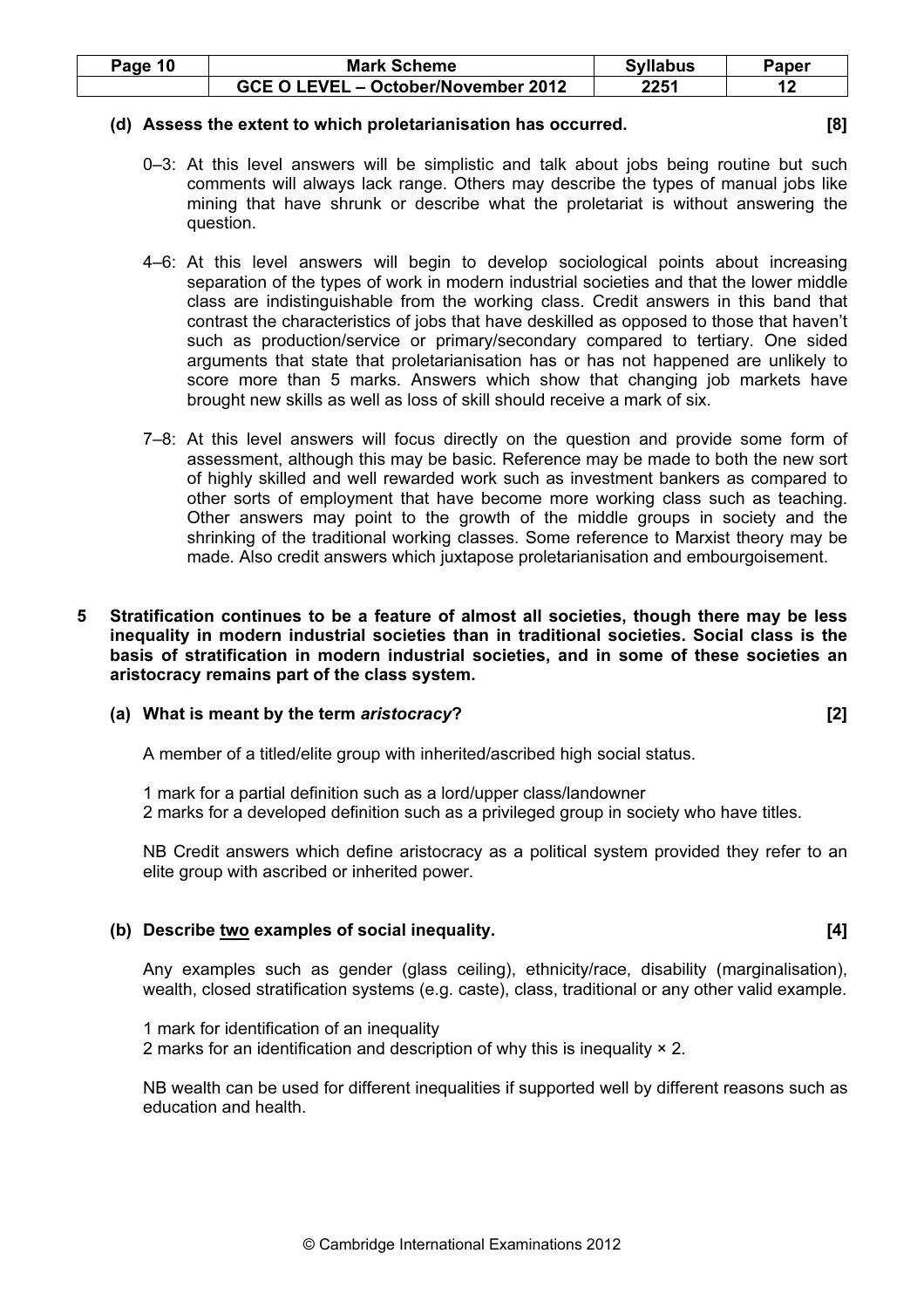| Page 11 | <b>Mark Scheme</b>                  | <b>Syllabus</b> | Paper |
|---------|-------------------------------------|-----------------|-------|
|         | GCE O LEVEL - October/November 2012 | 2251            |       |

# (c) Explain how an individual can change their social class position. [6]

- 0–3: At this level answers will be simplistic and describe a process such as getting a better job. Other answers may refer to one influence such as education and explain that well to gain 3 marks. Answers in this mark band are likely to be restricted to upward mobility only.
- 4–6: Answers will be based on more sociological knowledge and describe both upward and downward mobility through employment, marriage or luck (good and bad). Answers which refer only to upward mobility should be awarded a maximum of 5 marks. Detailed answers which note that mobility can be up and down award 6 marks.

# (d) To what extent has there been a reduction in social inequality in modern industrial societies in recent years? [8]

- 0–3: At this level answers will be simplistic and describe how societies have become more meritocratic or not but such comments will always lack range and may be limited to references to education. Other answers may describe changes such as education or the position of women with no reference to equality/inequality.
- 4–6: At this level answers will begin to develop the arguments that modern industrial societies offer more equality of opportunity through education and the more open nature of societies, some may concentrate on gender inequality or compare the past to contemporary society. One sided arguments that state that there has or there has not been a reduction in inequality are unlikely to score more than 5 marks. Answers which indicate that this may vary between or within societies OR depend on interpretation of evidence should be awarded a mark of six. Other answers may identify the importance of equal opportunity legislation in terms of gender and ethnicity, the ability of individuals to choose their own marriage partners and lessening class barriers.
- 7–8: At this level answers will focus directly on the question and provide some form of assessment, although this may be basic. Both the changing nature of class (or another factor) and the ability of some to move up (and down) through such processes as education, a changing jobs market, the level of social closure and elite self-recruitment and the difference in status between new and old money may be looked at.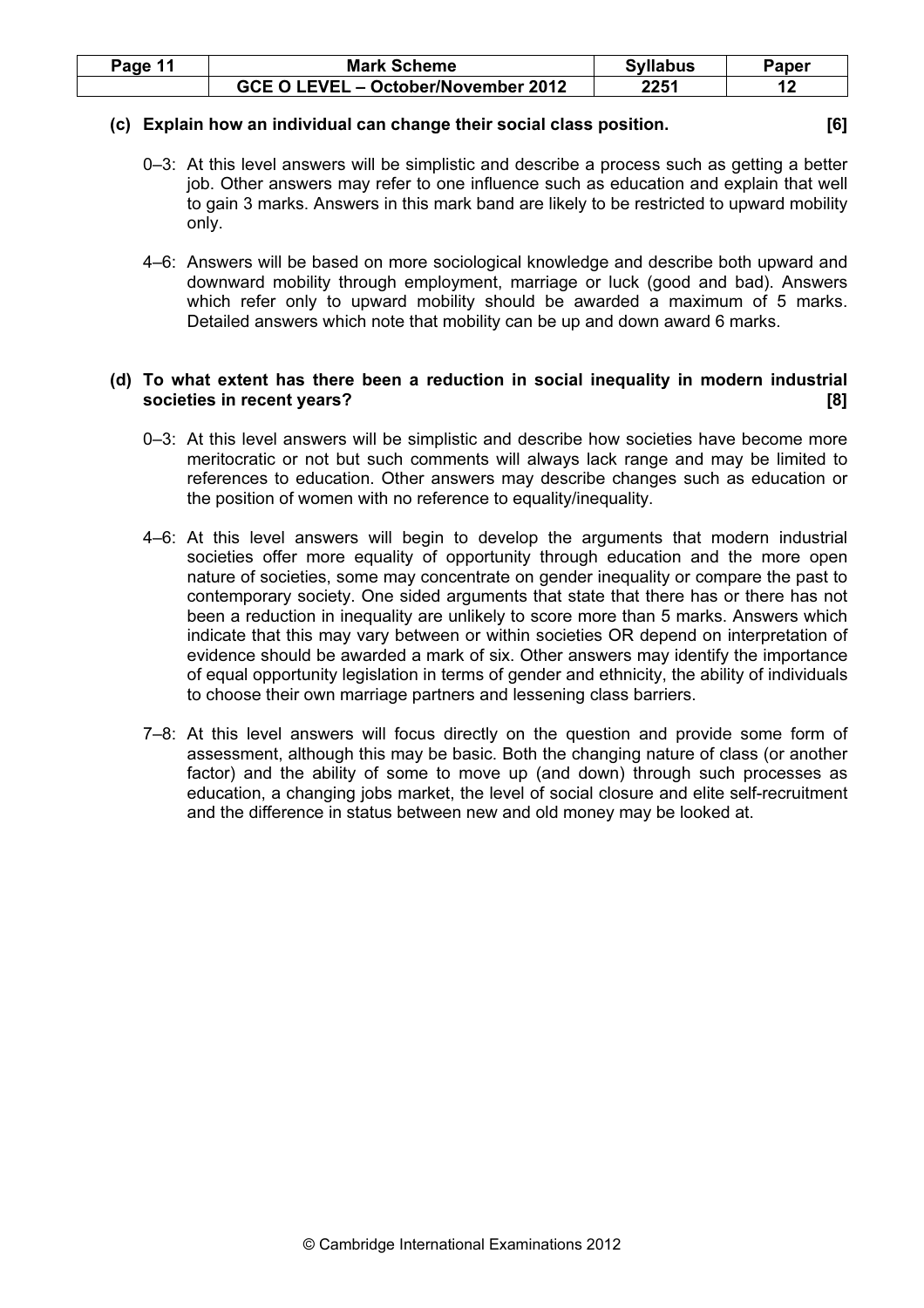| Page 12 | <b>Mark Scheme</b>                  | <b>Syllabus</b> | Paper |
|---------|-------------------------------------|-----------------|-------|
|         | GCE O LEVEL - October/November 2012 | 2251            |       |

# Section D: Power and Authority

#### 6 It has been claimed that, even in democratic political systems, elite groups control the power of the state.

# (a) What is meant by the term the state? [2]

 The political apparatus of any society including legislature, judiciary, executive, police and armed forces.

 1 mark for a partial definition such as the country in which people live/it controls decisions 2 marks for a developed definition such as the government which rules a country.

NB do not credit the leaders of society.

# (b) Describe two political systems. [4]

 Any valid example either by genre, such as democracy, dictatorship, monarchy or specific named societies.

 1 mark for identification of a system 2 marks for an identification plus description of this system × 2.

#### (c) Explain what means the state uses in exercising its power. [6]

- 0–3: At this level answers will be simplistic and talk about the power of money or using the army/police in relation to government. Other answers may reference the passing of laws and media campaigns.
- 4–6: Answers will be based on more sociological knowledge and the ways in which the state can access manpower and wealth, whether through taxation, capital loans or its institutions, this may be applied through the police and courts. Answers which correctly use ISA (education, media, religion and family) or RSA (police, prisons, courts and army) should be awarded 6 marks.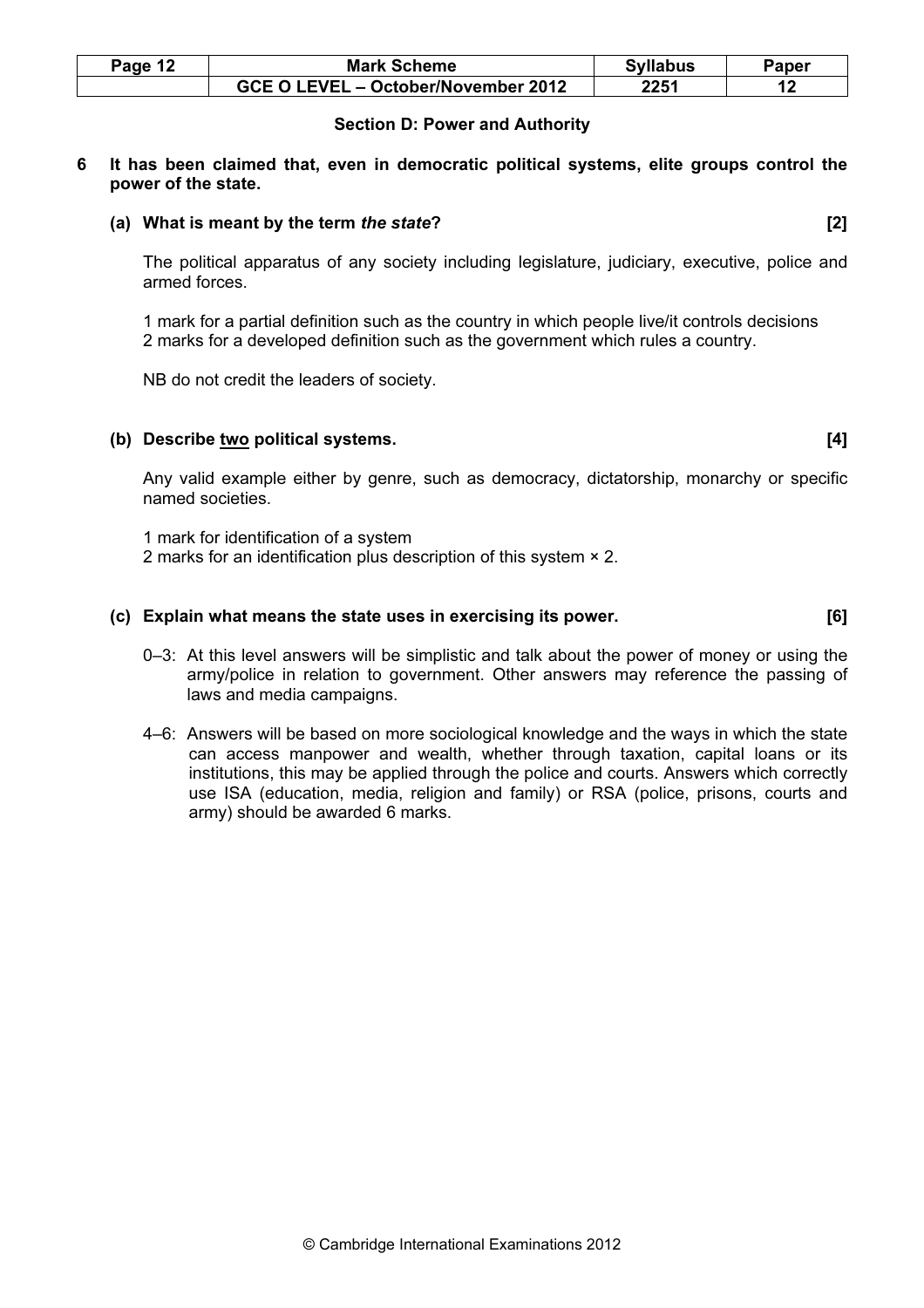| Page 13 | <b>Mark Scheme</b>                  | <b>Syllabus</b> | Paper |
|---------|-------------------------------------|-----------------|-------|
|         | GCE O LEVEL - October/November 2012 | 2251            |       |

#### (d) To what extent do elite groups dominate all political systems? [8]

- 0–3: At this level answers will be simplistic and talk about how elites have all the control in states because they have the power/wealth/dominate, but such comments will always lack range. In this mark band there is unlikely to be any discrimination between different types of political systems.
- 4–6: At this level answer will begin to develop the elite theories of power and the inevitability of an elite class establishing itself, perhaps by using the media, no matter what the form of government. One sided arguments that state that elites do or do not dominate political systems are unlikely to score more than 5 marks. Answers which show that elite power can be limited or that note the role of elites in different types of political systems should be awarded a mark of six.
- 7–8: At this level answers will focus directly on the question and provide some form of assessment, although this may be basic. There will be an assessment of the elite theories and these will be contrasted to the pluralist theories of elites representing the population and may also include Marxist theories.

#### 7 It is claimed that class de-alignment has occurred in some modern industrial societies and that this is affecting voting behaviour. In these societies the concept of political socialisation would seem irrelevant.

# (a) What is meant by the term class de-alignment? [2]

 The break down of voting based on class lines i.e. the working class voting labour and the middle class conservative.

 1 mark for a partial definition such as when class no longer matters in voting 2 marks for a developed definition such as when you can no longer be sure that working people will vote one way and richer people another.

# (b) Describe two influences on voting behaviour, apart from social class. [4]

 Any valid examples such as gender, age, ethnicity, media, family, religion, peer group and corruption.

 1 mark for identification of an influence 2 marks for an identification plus a description of this influence × 2.

NB social class cannot be awarded but caste could.

# (c) Explain the role of political socialisation in the political process. [6]

- 0–3: At this level answers are likely to be simplistic comments about how children learn/are taught about society/politics.
- 4–6: Answers will be based on more sociological knowledge that political socialisation is not only dependent on the family but also other socialising institutions that impact throughout life such as peer group, school, locality and occupation.

NB do not credit answers which explain why people should vote or why young people do not.